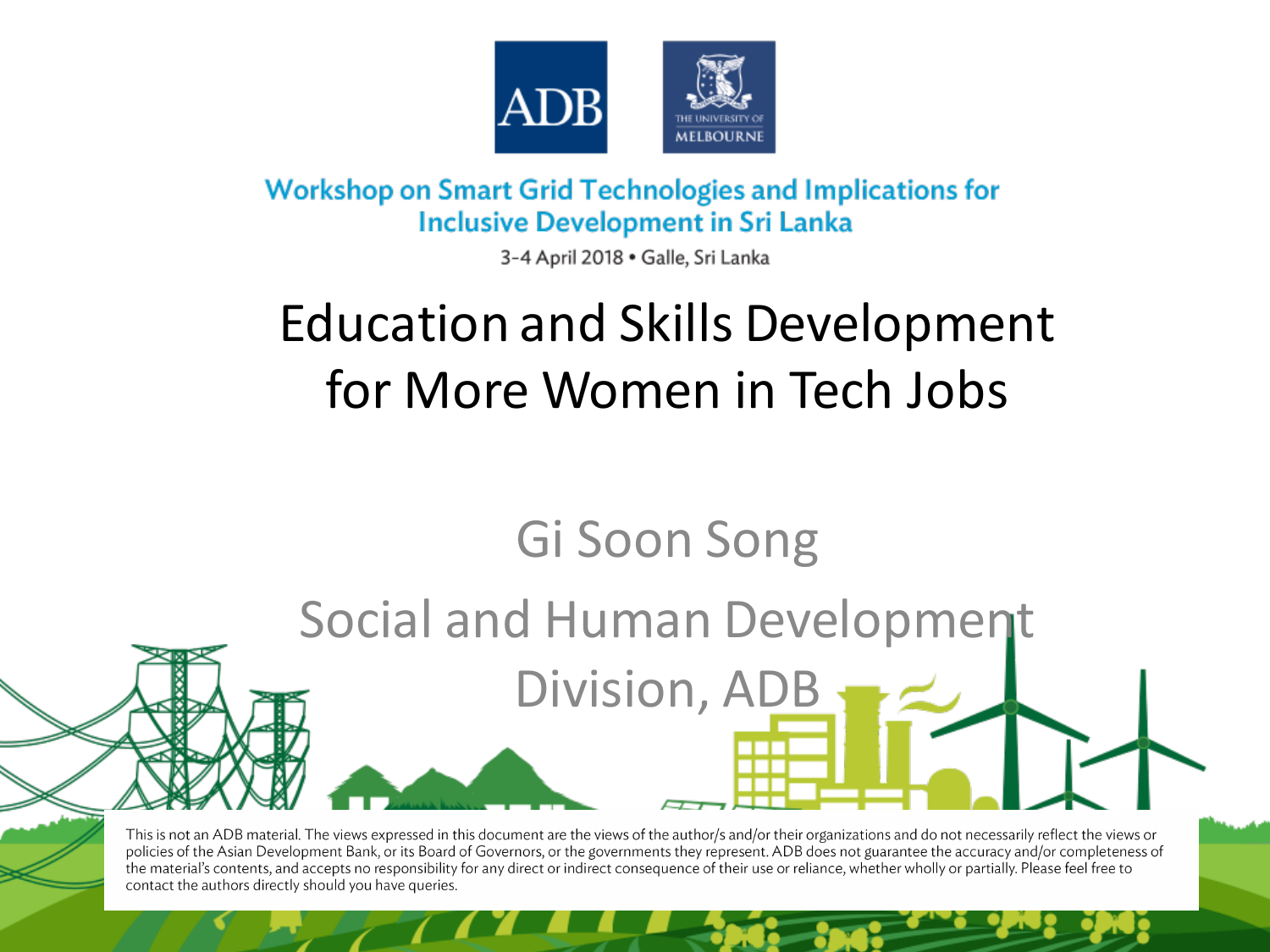### **Outlines**

- The mystery missing women
- Three Disconnections
- Three Roles for Industry
- How ADB can help

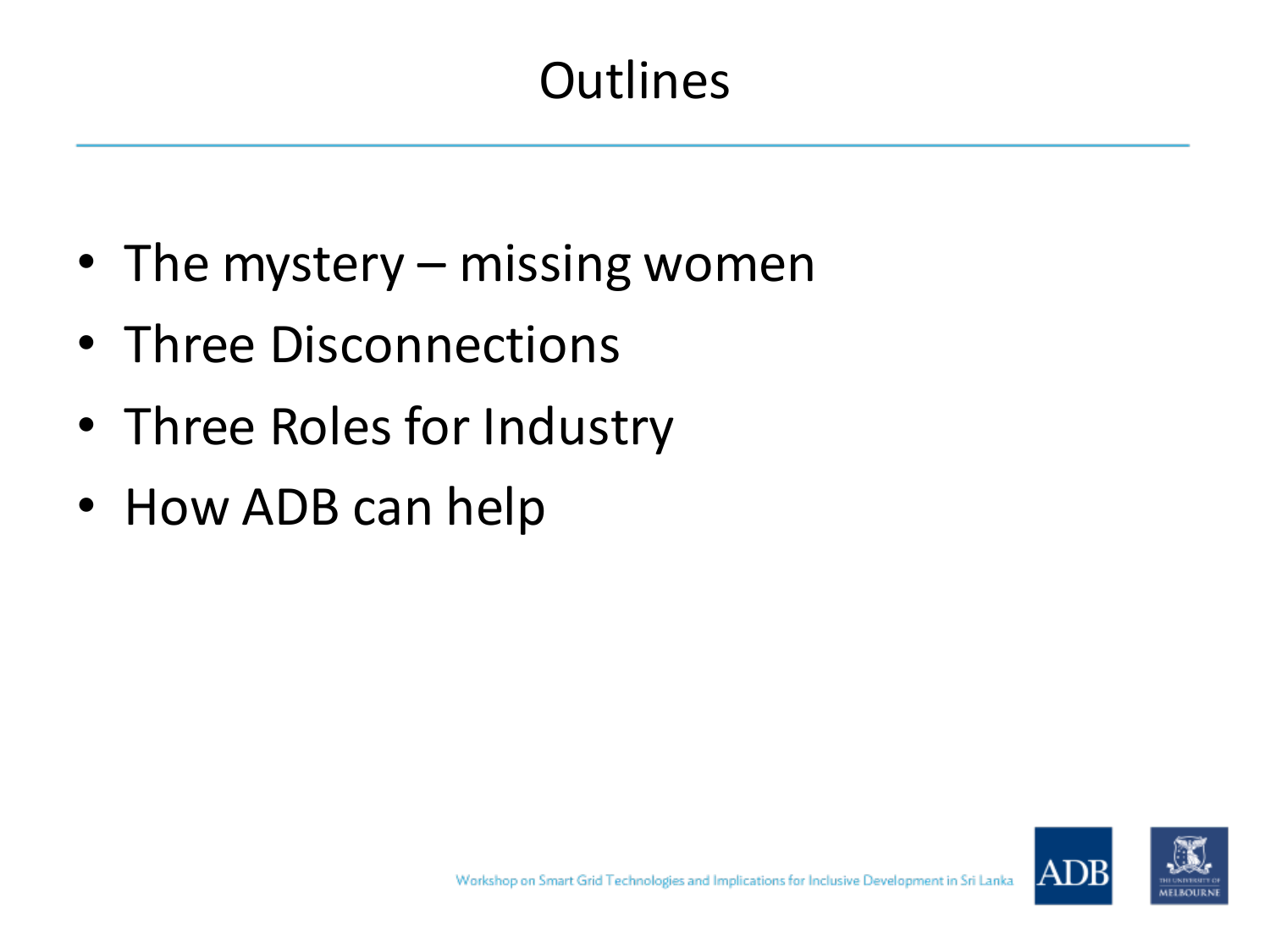### The Missing Women

- Women are doing great in schools
	- Gender parity in all level
	- Better learning outcomes (A/L pass rate 73.5% female vs. 55.8% for male)
	- Science and technology not bad, compared to international comparison (CS/IT – 50.4%, technology – 45.6%, engineering – 22%)
- Labor market outcome is poor
	- Female labor market participation 35.9%
	- Young, educated women's unemployment rate is highest (overall, around 20%, among A/L or above 11.8%)

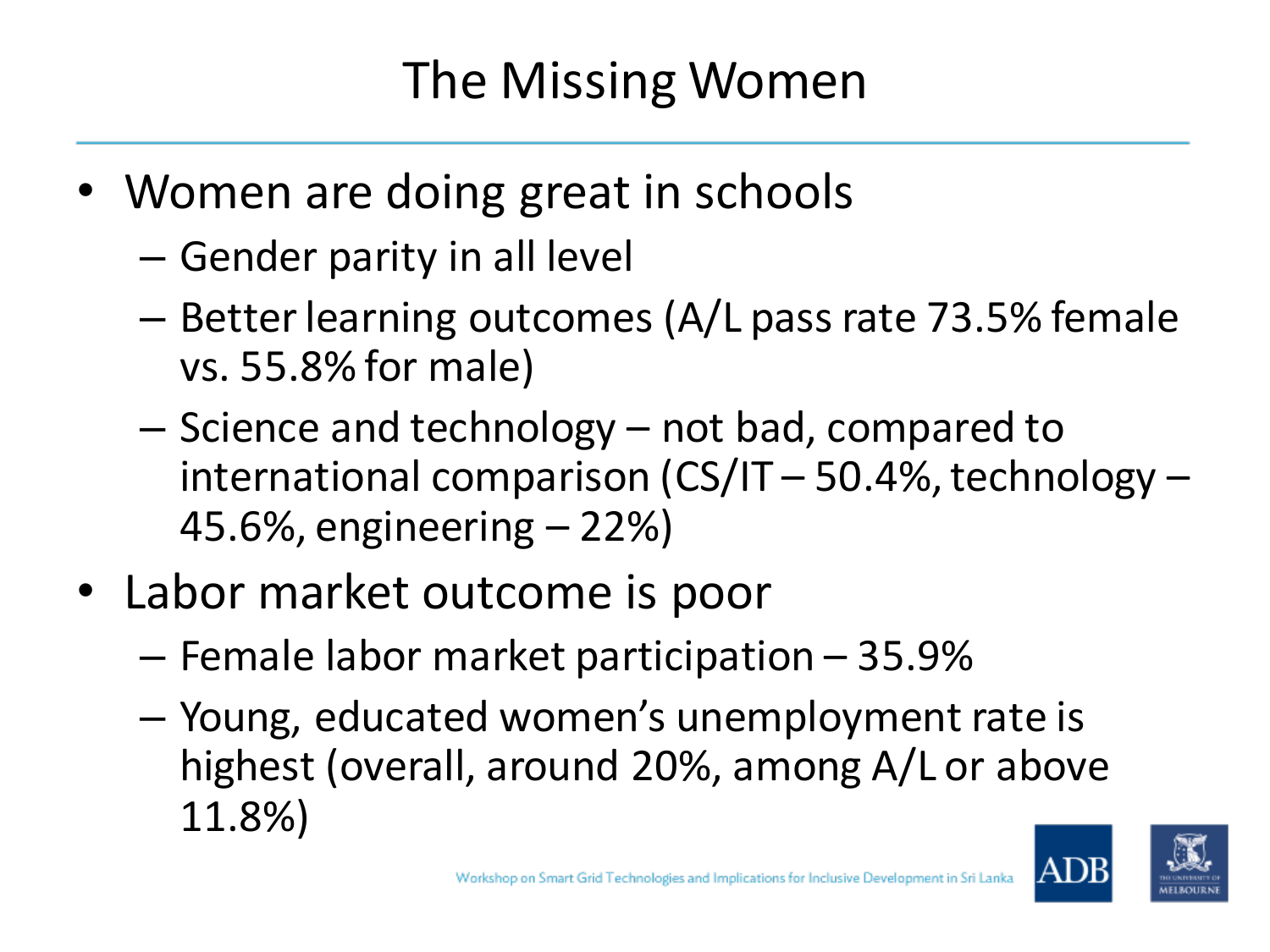#### Three Disconnections

- Supply vs. Demand Skills Mismatch
- Jobs Available vs. Jobs Wanted Aspiration Mismatch
- For women Expectations vs. Supporting Systems

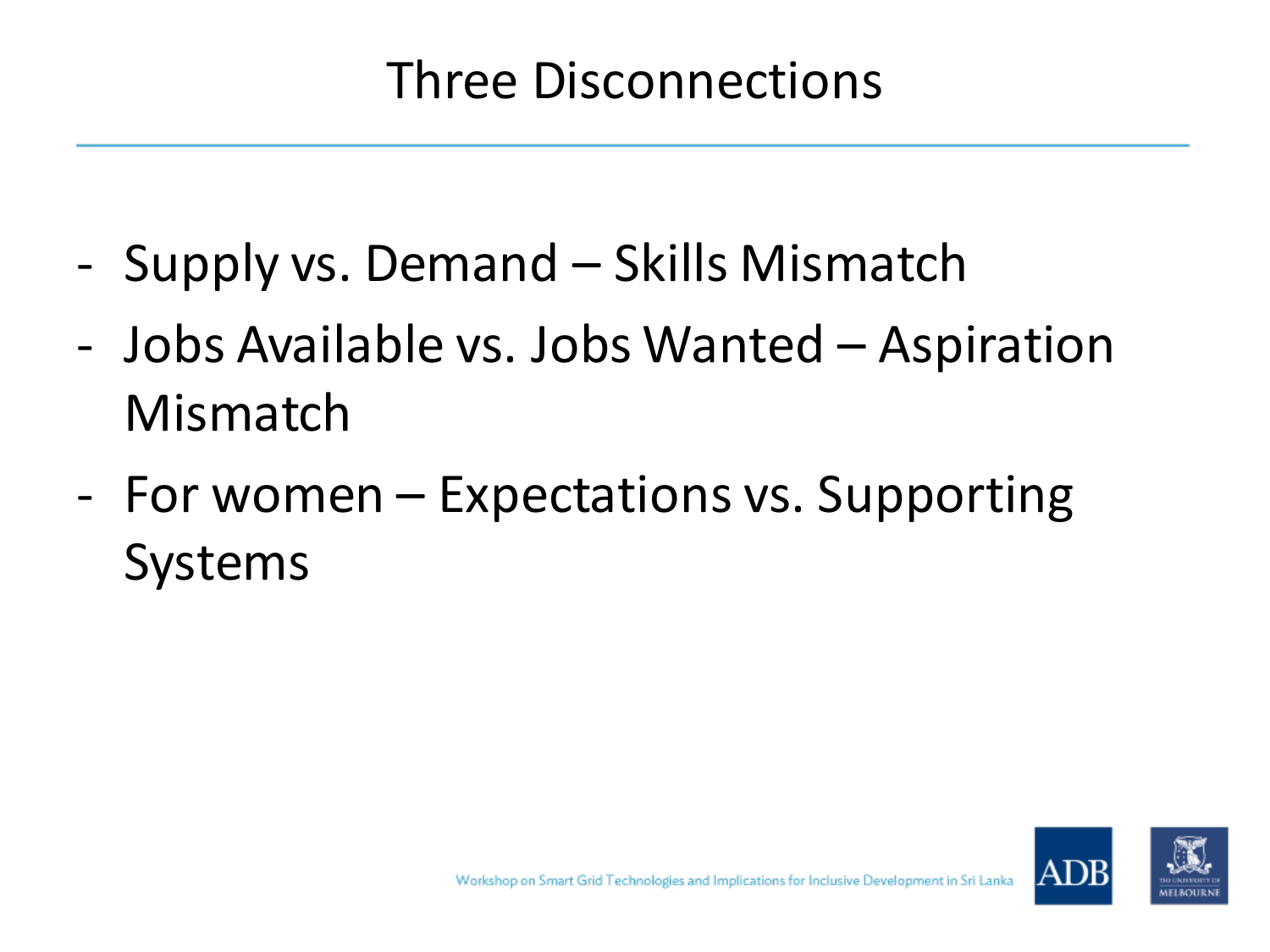#### What can we do about these disconnections?

- Skills Mismatch better aligned curricula and training
- Aspiration Mismatch better career guidance
- For women's employment awareness, policy, practices, and many more

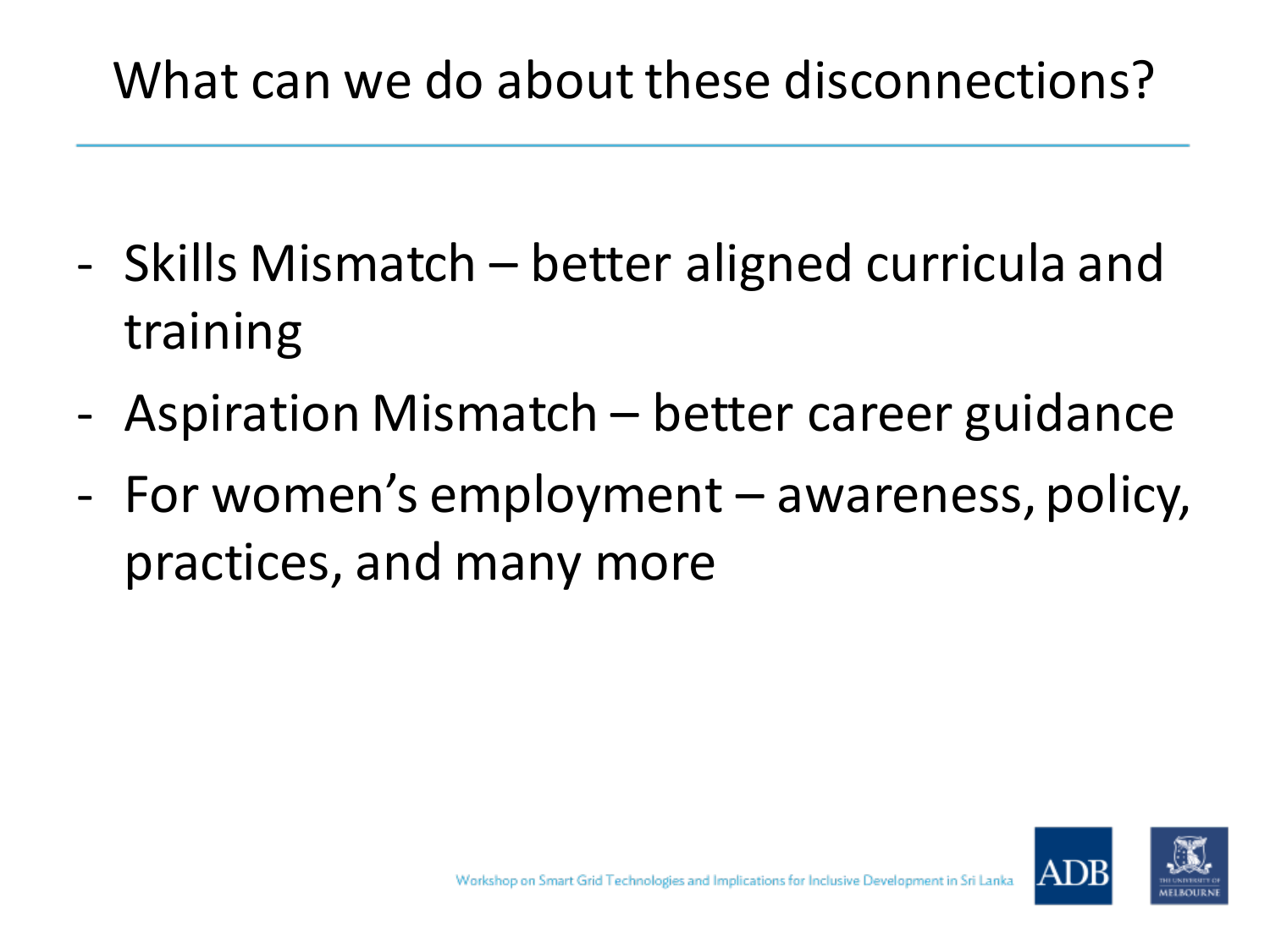# ADB's Approach to Human Capital Development: Responding to Sri Lanka's

#### Growth Paradigm

Competitive, innovationand knowledge-based economy

Skilled and competent labor force harnessing science, technology and innovation for high value addition

Equitable access to quality and market relevant secondary education and TVET



Workshop on Smart Grid Technologies and Implications for Inclusive Development in Sri Lanka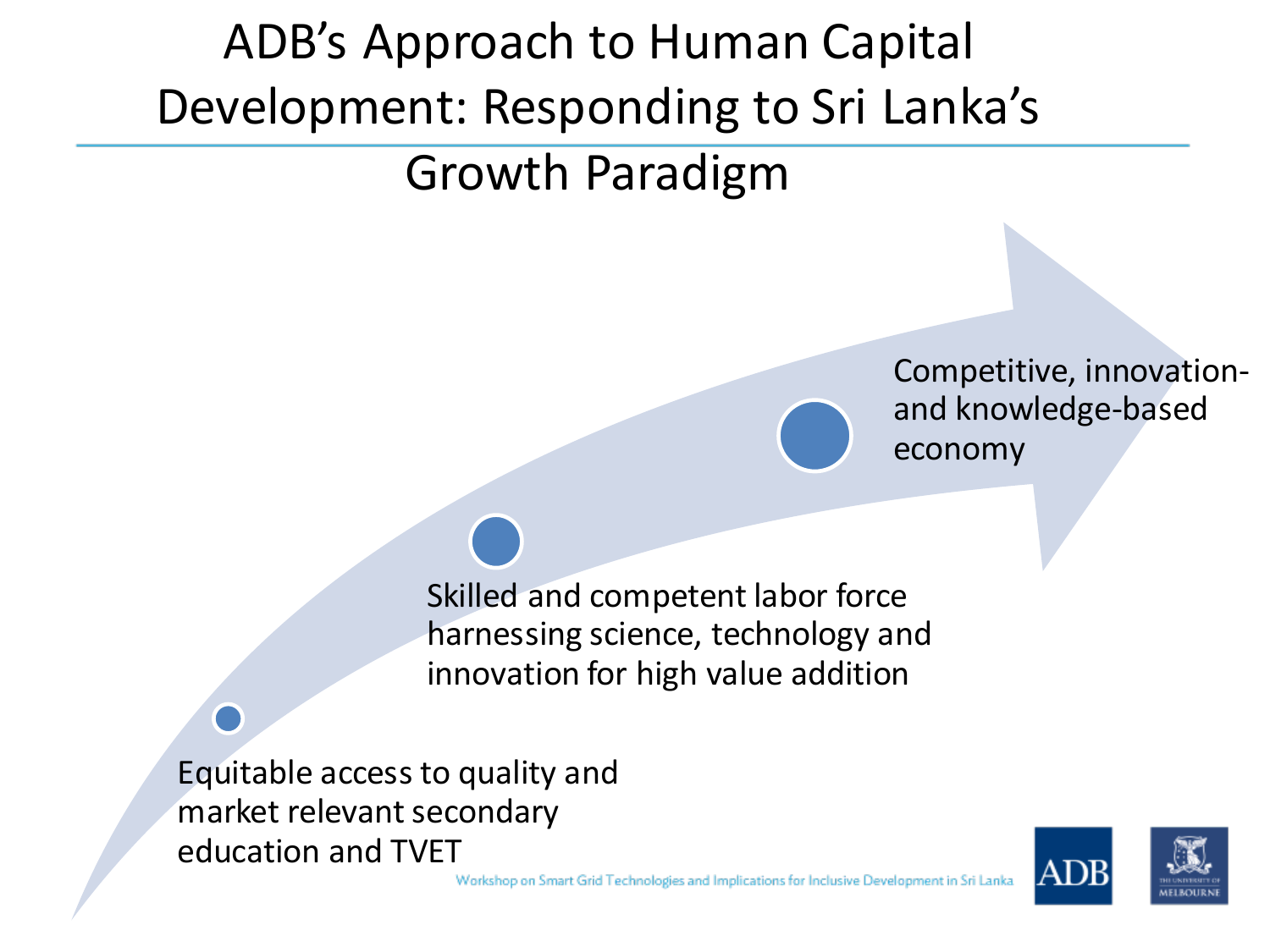# Integrated Approach to Inclusive Human Capital Development

Education Sector Development Program (\$200m) –2013-2018 (Follow-on program in 2019/2020)

Skills Sector Enhancement Program + AF (\$200m) – 2014-2020 + \$3 million grant focusing on private sector and women's employment

Science and Technology Human Resource Development Project – \$110 m proposed for 2018

Innovation Capacity Development Project (\$100 m)

PPP Technology University (\$75 million)

TA: Human Capital Development Capacity and Implementation Support (\$3.35m) (2012-2020)